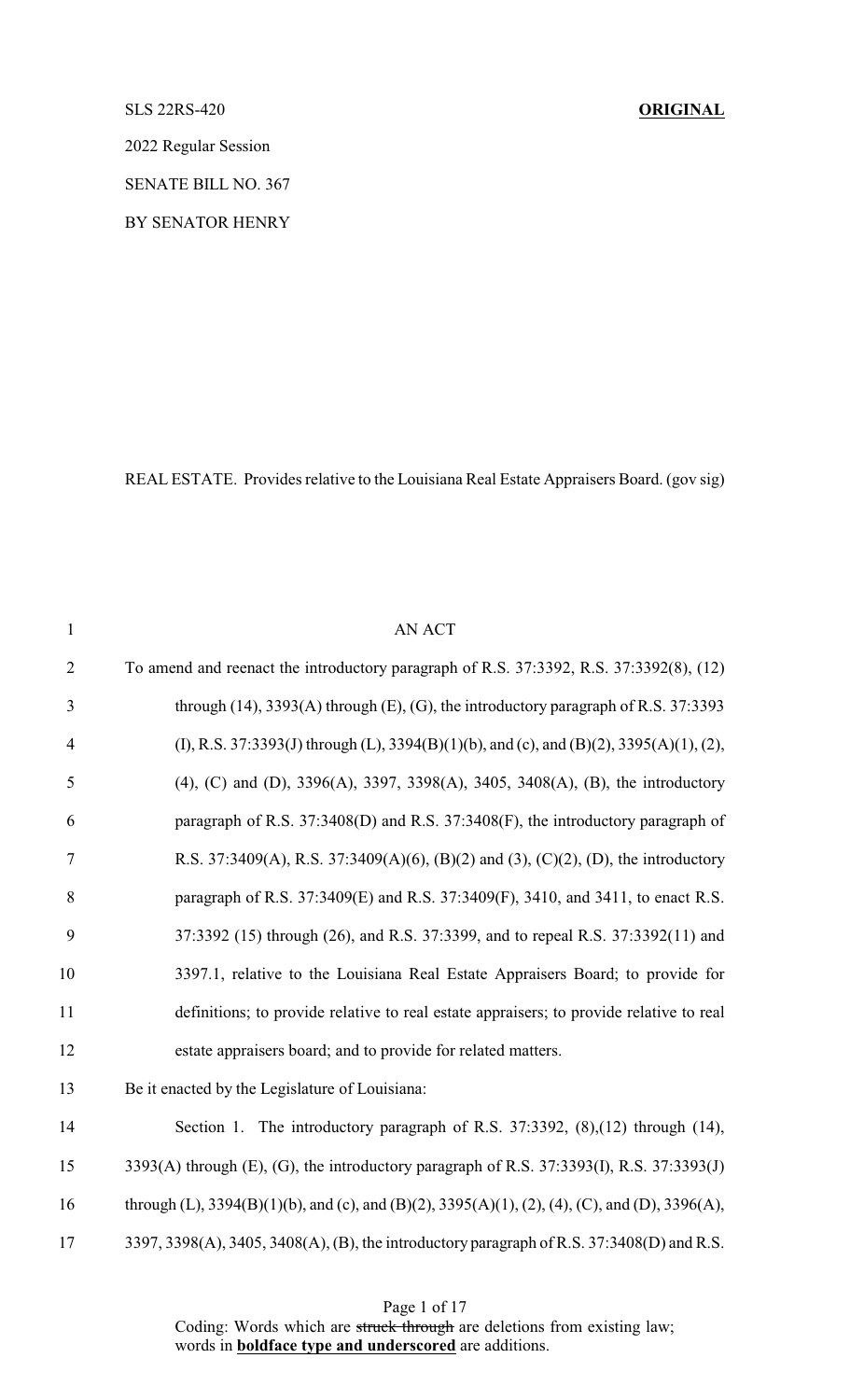**SLS 22RS-420** 

# **ORIGINAL**<br>SB NO. 367

| $\mathbf{1}$   | 37:3408(F), the introductory paragraph of R.S. 37: 3409(A), R.S. 37: 3409 (A)(6), (B)(2)        |
|----------------|-------------------------------------------------------------------------------------------------|
| $\overline{2}$ | and (3), (C)(2), (D), the introductory paragraph of R.S. $37:3409(E)$ , and R.S. $37:3409(F)$ , |
| 3              | 3410, and 3411, are hereby amended and reenacted, to enact R.S. 37:3392 (15) through (26),      |
| 4              | and to repeal R.S. $37:3392(11)$ and $3397.1$ to read as follows:                               |
| 5              | §3392. Definitions                                                                              |
| 6              | As used in this Chapter, the following words have the meaning ascribed to                       |
| 7              | them in this Section unless the context clearly indicates otherwise:                            |
| 8              | $\ast$<br>$\ast$<br>$\ast$                                                                      |
| 9              | (8) "General certified real estate Certified general appraiser" means a any                     |
| 10             | person who holds a current, valid license issued to him licensed by the board for               |
| 11             | appraisal of to appraise all types of real estate regardless of complexity or                   |
| 12             | transaction value.                                                                              |
| 13             | $\ast$<br>$\ast$<br>∗                                                                           |
| 14             | (12) "Real estate appraiser trainee" "Trainee appraiser" means any person                       |
| 15             | who has been issued a license by the board and authorized to appraise properties                |
| 16             | under the supervision of a licensed general real estate appraiser or residential real           |
| 17             | estate appraiser.                                                                               |
| 18             | (13) "Real property" or "real estate" one or more defined interests in a                        |
| 19             | parcel of real estate, whether an unencumbered fee or a lesser estate immovable                 |
| 20             | property, as defined by Civil Code Article 462.                                                 |
| 21             | (14) "Residential certified real estate Certified residential appraiser" means                  |
| 22             | any person who holds a current, valid license issued licensed by the board to                   |
| 23             | appraise the following: one to four residential units, without regard to transaction            |
| 24             | value or complexity, and perform appraisals of other types of real estate having a              |
| 25             | transaction value of two hundred fifty thousand dollars or less. This includes the              |
| 26             | appraisal of vacant or unimproved land that is utilized for one to four family                  |
| 27             | residential units.                                                                              |
| 28             | (a) One to four residential units without regard to transaction value or                        |
| 29             | complexity.                                                                                     |

Page 2 of 17 Coding: Words which are struck through are deletions from existing law; words in **boldface type and underscored** are additions.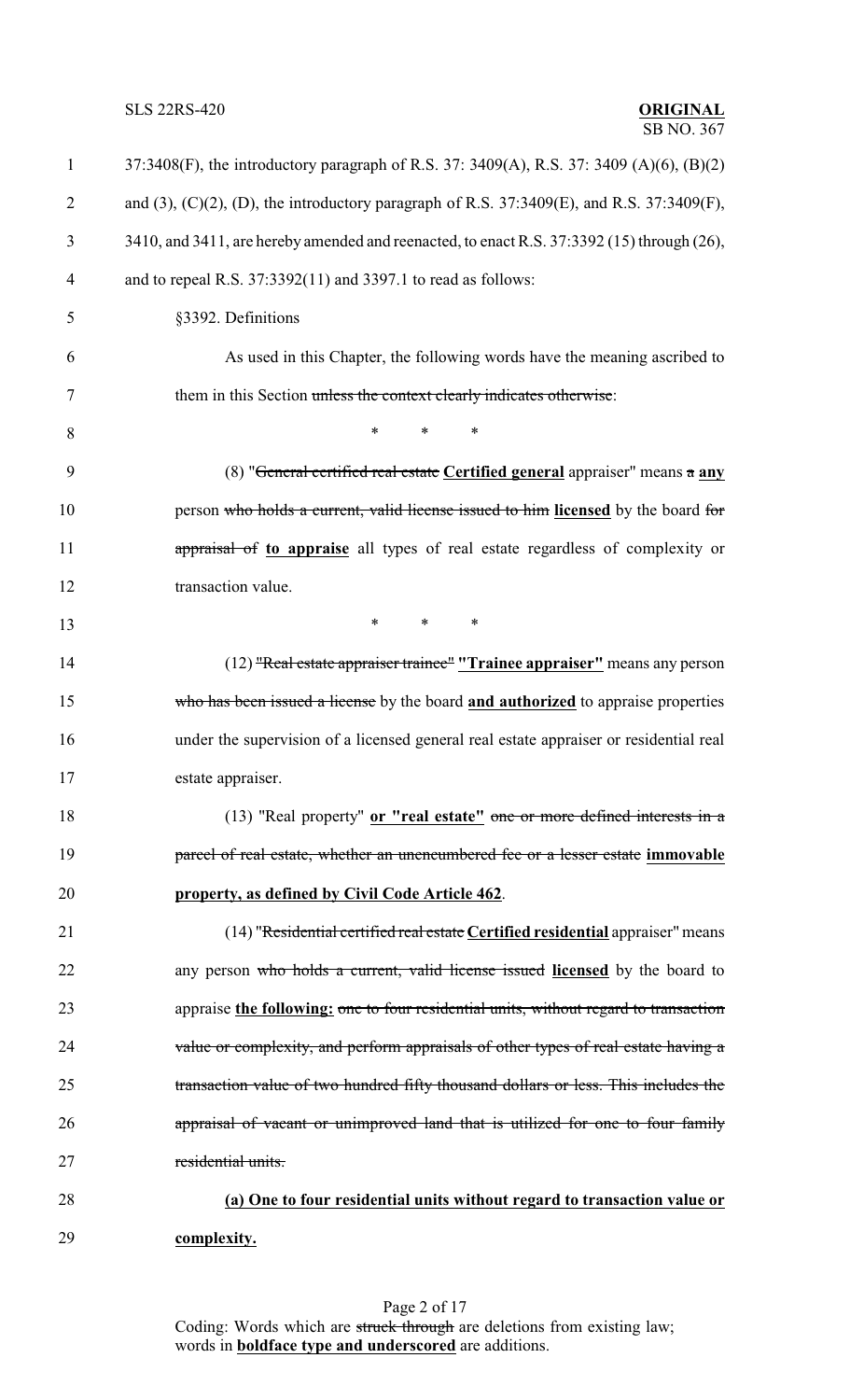| $\mathbf{1}$   | (b)(i) All other real or immovable property, which is the subject of an          |
|----------------|----------------------------------------------------------------------------------|
| $\overline{2}$ | appraisal involving or having a market value of five hundred thousand dollars    |
| 3              | or less.                                                                         |
| $\overline{4}$ | (ii) The authority granted according to this Subparagraph includes but           |
| 5              | shall not be limited to the authority to appraise vacant or unimproved land that |
| 6              | is utilized for one to four family residential units but does not include the    |
| $\tau$         | authority to appraise subdivisions for which a development analysis or           |
| 8              | development appraisal is necessary.                                              |
| 9              | (15) "Licensed residential appraiser" means any person licensed by the           |
| 10             | board whose authority to appraise real property is limited to the appraisal of   |
| 11             | noncomplex one to four residential units having a transaction value of less than |
| 12             | one million dollars and of complex one to four residential units having a        |
| 13             | transaction value of less than four hundred thousand dollars, according to The   |
| 14             | <b>Real Property Appraiser Qualification Criteria.</b>                           |
| 15             | (16) "AQB" means the Appraiser Qualifications Board of TAF, as                   |
| 16             | created according to Title XI of FIRREA. The AQB develops, interprets, and       |
| 17             | amends The Real Property Appraiser Qualification Criteria.                       |
| 18             | (17) "ASB" means the Appraisal Standards Board of TAF, as created                |
| 19             | according to Title XI of FIRREA. The ASB develops, promulgates, interprets,      |
| 20             | and amends USPAP.                                                                |
| 21             | (18) "ASC" means the Appraisal Subcommittee, as created according to             |
| 22             | Title XI of FIRREA and organized and subject to the Federal Financial            |
| 23             | Institutions Examination Council, or its successor, according to the Financial   |
| 24             | <b>Institutions Regulatory and Interest Rate Control Act of 1978.</b>            |
| 25             | (19) "FIRREA" means the Financial Institution Reform, Recovery and               |
| 26             | Enforcement Act of 1989, as enacted under federal law, specifically includes but |
| 27             | is not limited to Title XI, requiring real estate appraisals used in connection  |
| 28             | with federally related transactions to comply with uniform standards and to be   |
| 29             | prepared by credentialed real property appraisers.                               |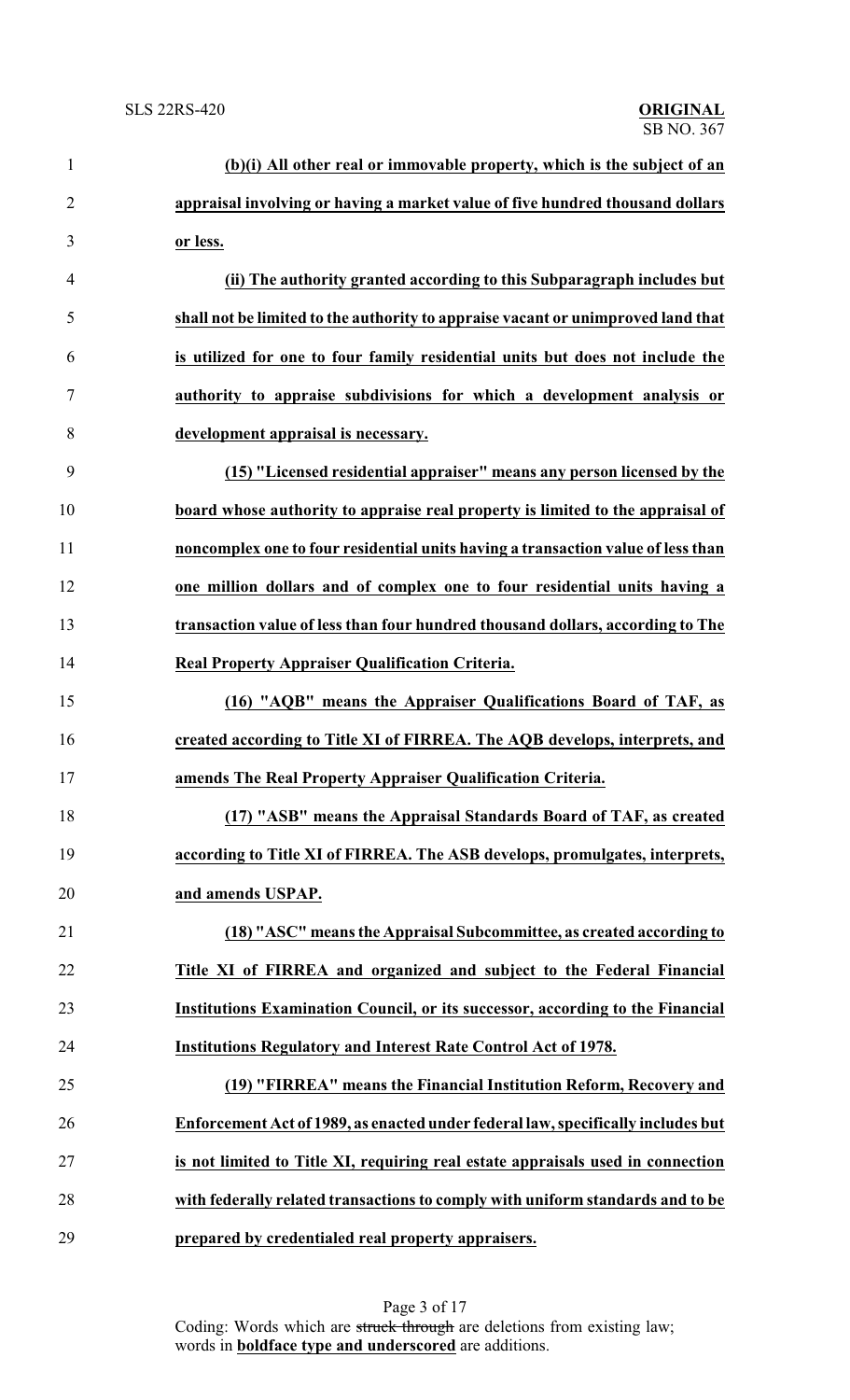| $\mathbf{1}$   | (20) "Market Value" means a value stated as an opinion, which                       |
|----------------|-------------------------------------------------------------------------------------|
| $\overline{2}$ | presumes the transfer of real property as of a certain date and subject to          |
| 3              | specific conditions set forth in the value definition identified by an appraiser as |
| $\overline{4}$ | applicable to an appraisal. However, nothing herein shall be construed to           |
| 5              | conflict with "transaction value", as defined by Title XI of FIRREA and this        |
| 6              | Chapter.                                                                            |
| $\overline{7}$ | (21) "PAREA" means or refers to any Practical Applications of Real                  |
| 8              | <b>Estate Appraisal training program created or implemented, according to The</b>   |
| 9              | Real Property Appraiser Qualification Criteria developed and approved by the        |
| 10             | AQB, to provide an alternate pathway for applicants to obtain licensure as a        |
| 11             | licensed residential appraiser or as a certified residential appraiser without      |
| 12             | training as a trainee appraiser, subject to the direct control and supervision of   |
| 13             | a supervisory appraiser.                                                            |
| 14             | (22) "The Real Property Appraiser Qualification Criteria" means the                 |
| 15             | qualifying criteria, regarding the minimum education, experience, and               |
| 16             | examination requirements for real estate appraisers, as established by the AQB.     |
| 17             | (23) "Supervisory appraiser" means a certified residential appraiser or             |
| 18             | certified general appraiser registered by the board to supervise one or more        |
| 19             | trainee appraisers and who satisfies the applicable minimum qualifications          |
| 20             | required by the The Real Property Appraiser Qualification Criteria, including       |
| 21             | but not limited to the following:                                                   |
| 22             | (a) The supervisory appraiser shall have been licensed and in good                  |
| 23             | standing with any competent appraisal licensing jurisdiction for at least three     |
| 24             | years.                                                                              |
| 25             | (b) The supervisory appraiser shall not have been subject to any                    |
| 26             | disciplinary action within any jurisdiction, that affected the appraiser's legal    |
| 27             | eligibility to engage in the appraisal practice, within the last three years.       |
| 28             | (c) The supervisory appraiser shall not be registered at any one time to            |
| 29             | supervise more than three trainee appraisers.                                       |

Page 4 of 17 Coding: Words which are struck through are deletions from existing law; words in **boldface type and underscored** are additions.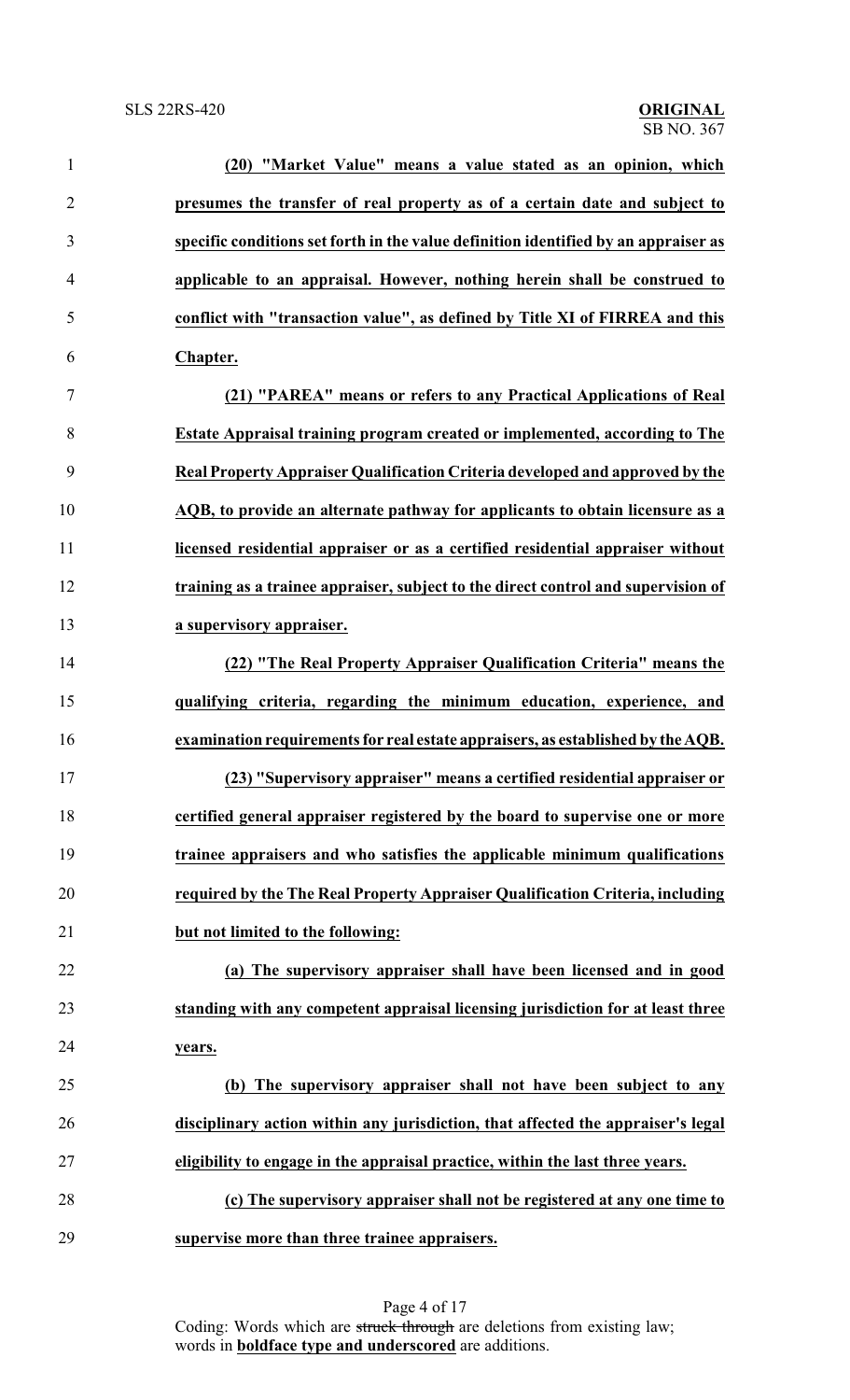| $\mathbf{1}$   | (d) Prior to his or her supervision of any trainee appraiser, the                       |
|----------------|-----------------------------------------------------------------------------------------|
| $\overline{2}$ | supervisory appraiser shall register on a form and in a manner prescribed by            |
| 3              | the board for each trainee appraiser supervised.                                        |
| $\overline{4}$ | (24) "TAF" means The Appraisal Foundation, as created according to                      |
| 5              | Title XI of FIRREA.                                                                     |
| 6              | (25) "Transaction value" means the following according to Title XI of                   |
| 7              | <b>FIRREA:</b>                                                                          |
| 8              | (a) For loans or other extensions of credit, the amount of the loan or                  |
| 9              | extension of credit.                                                                    |
| 10             | (b) For sales, leases, purchases, and investments in or exchanges of real               |
| 11             | property, the market value of the real property interest involved.                      |
| 12             | (c) For the pooling of loans or interests in real property for resale or                |
| 13             | purchase, the amount of the loan or market value of the real property                   |
| 14             | calculated with respect to each such loan or interest in real property.                 |
| 15             | (26) "USPAP" means the Uniform Standards of Professional Appraisal                      |
| 16             | Practice, which establishes the minimum requirements applicable to appraisers           |
| 17             | for the purpose of promoting and maintaining public trust in the appraisal              |
| 18             | practice, as implemented and periodically amended by the ASB.                           |
| 19             | §3393. License required; penalty for unlicensed real estate appraiser activity          |
| 20             | A. No person, other than a state licensed real estate appraiser registered or           |
| 21             | licensed by the board, shall assume or use that title or any title, designation, or     |
| 22             | abbreviation that may create the impression of being registered or licensed as a real   |
| 23             | estate appraiser $by$ in this state.                                                    |
| 24             | B. No registered or licensed real estate appraiser shall assume or use any              |
| 25             | title, designation, or abbreviation that may create the impression of being registered  |
| 26             | or licensed in a class other than that for which his or her actual registration or      |
| 27             | license has been issued.                                                                |
| 28             | C. It shall be unlawful for any individual, for a fee or other valuable                 |
| 29             | consideration, or with the intention or expectation of receiving or collecting a fee or |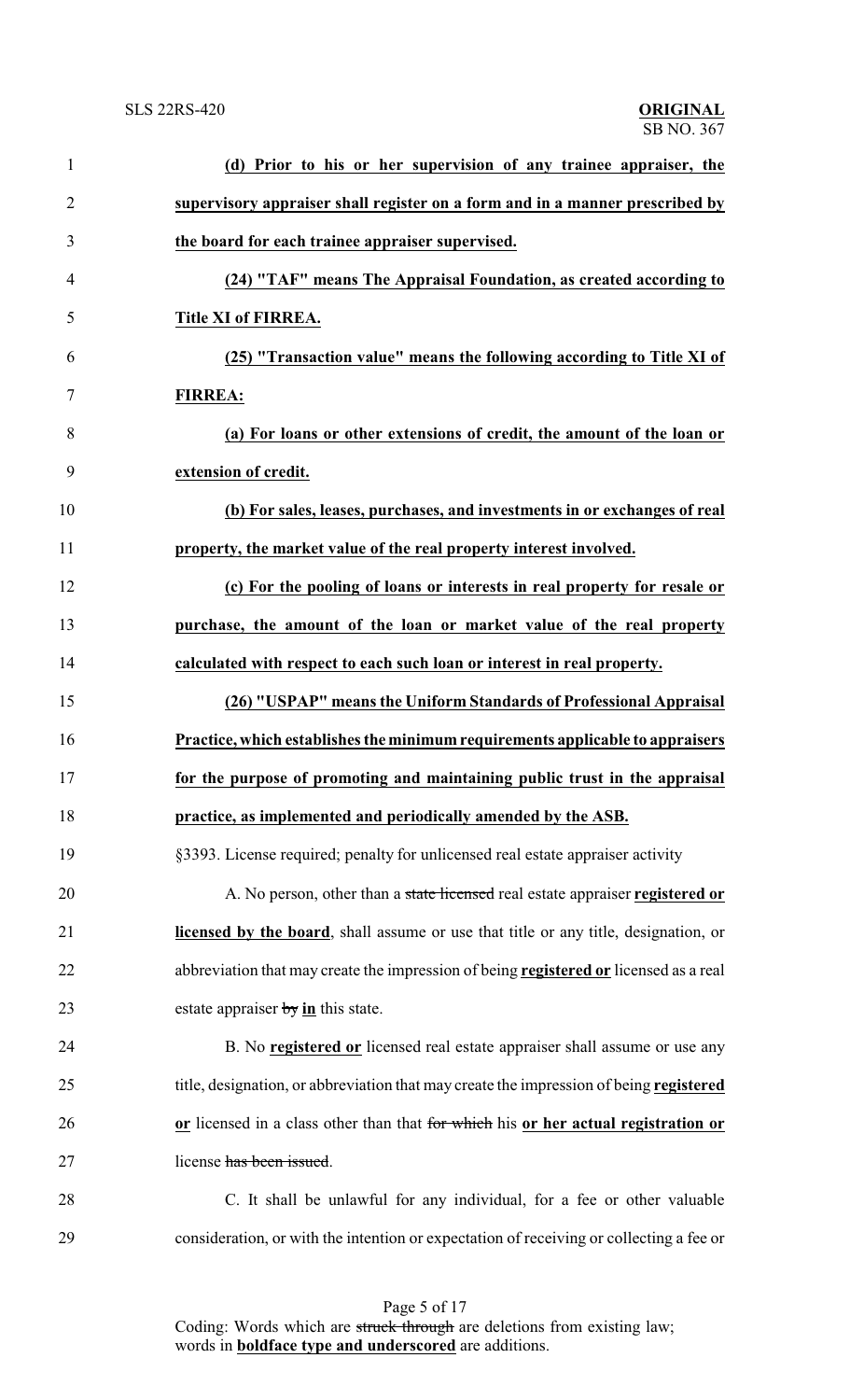valuable consideration from another, to do any of the following unless the individual is **registered or** licensed under **according to** this Chapter: (1) Be employed to perform or perform an appraisal as defined in this Chapter where the subject property of the assignment lies within the borders of the state of Louisiana. (2) Present himself **or herself**, or allow himself **or herself** to be presented, as being able to perform an appraisal for which a **registered or** license is required under **according to** this Chapter. D. All real estate appraiser **registered or** licenses issued under the provisions 10 of this Chapter shall be issued in the individual name of the applicant and shall not 11 be issued to a partnership, association, corporation, firm, or group. Nothing shall preclude a licensed real property **registered or licensed** appraiser from performing appraisals for or on behalf of a partnership, association, corporation, firm, or group. E. Nothing in this Chapter shall preclude a licensed real estate broker or salesperson from performing a broker price opinion/comparative market analysis in the ordinary course of the practice of real estate, provided that the broker or salesperson does not **unlawfully** represent himself **or herself** as being a state licensed real estate **a registered or licensed** appraiser. \* \* \* G. It shall be unlawful for any individual, person, partnership, association, or corporation to perform any type of review or analysis of a real property appraisal, unless that person is **registered or** licensed to perform real property appraisals.  $\cdots$  \* \* \* I. In addition to any other civil remedy or civil penalty provided in this Chapter, the board may issue a subpoena to any person based on the probable cause that he has engaged in real estate appraiser activity without a **registration or** license. Subpoenas issued by the board shall: **\*** \* \* \* J. In accordance with the provisions of **According to** this Chapter and the

> Page 6 of 17 Coding: Words which are struck through are deletions from existing law; words in **boldface type and underscored** are additions.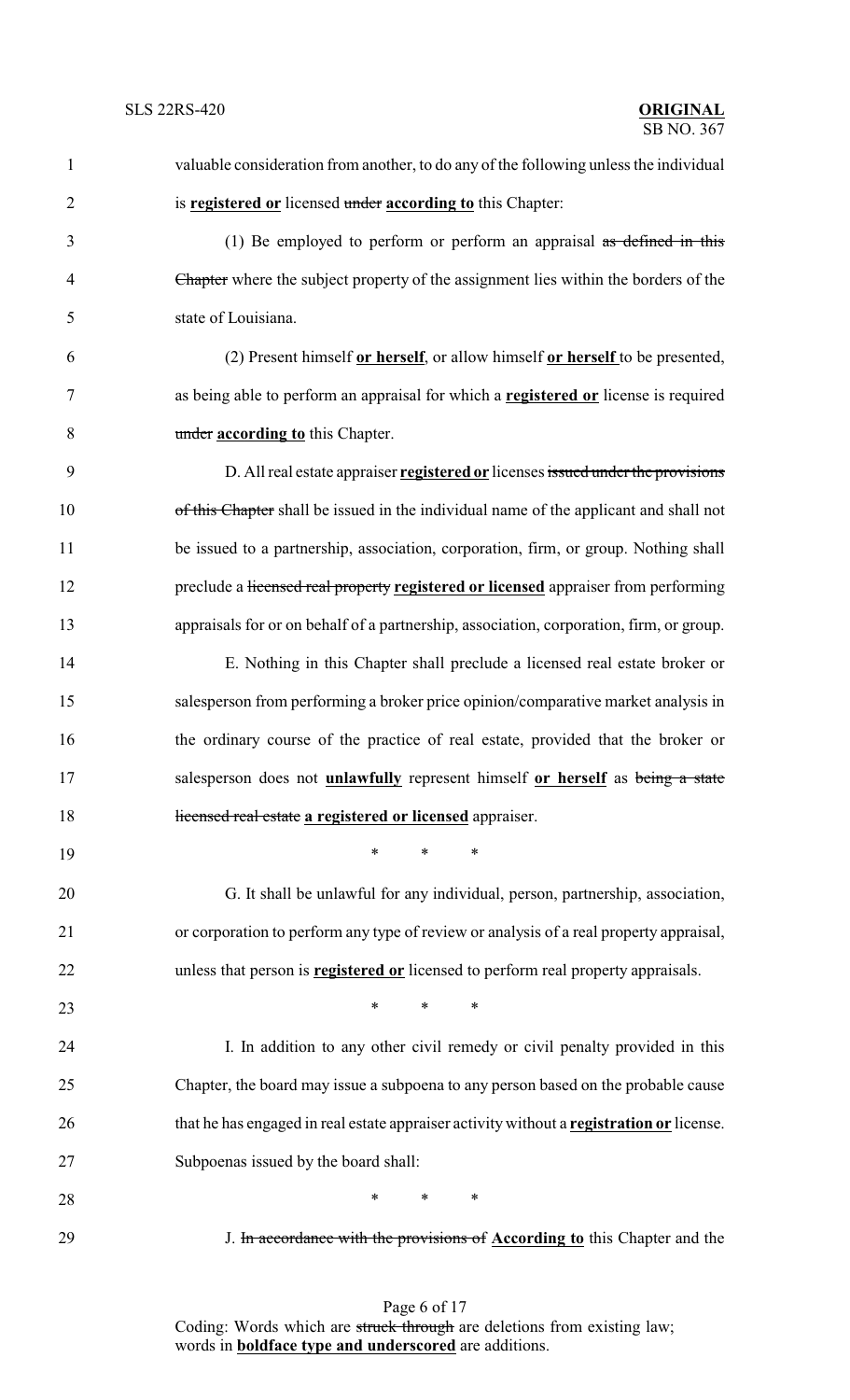| $\mathbf{1}$   | Administrative Procedure Act, the board may impose a civil penalty not to exceed          |
|----------------|-------------------------------------------------------------------------------------------|
| $\overline{2}$ | five thousand dollars and costs and attorney fees upon any person who is found to         |
| 3              | have engaged in real estate appraiser appraisal activity without a registration or        |
| 4              | license issued by the board.                                                              |
| 5              | K. An unlicensed Any person who is not registered or licensed as an                       |
| 6              | appraiser and engages in or offers to engage in, or performs or offers to perform,        |
| 7              | any of the practices, acts, or operations set forth in R.S. 37:3392 and this Section      |
| 8              | shall be sufficient evidence to raise a presumption of fact or to establish the fact that |
| 9              | he or she has illegally engaged in or performed real estate appraiser appraisal           |
| 10             | activity.                                                                                 |
| 11             | L. A person engaged in real estate appraiser appraisal activity without a                 |
| 12             | registration or license issued by the board shall not have the right to receive any       |
| 13             | compensation for services so rendered in this state. In addition to any other penalties   |
| 14             | imposed under authorized by this Chapter, the board may require any person                |
| 15             | engaged in real estate appraiser appraisal activity without a registration or license     |
| 16             | to return any fees collected for such activity.                                           |
| 17             | §3394. Louisiana Real Estate Appraisers Board                                             |
| 18             | *<br>∗<br>∗                                                                               |
| 19             | $\ast$<br>$\ast$<br>∗<br>B(1)                                                             |
| 20             | $\ast$<br>∗<br>∗<br>(a)                                                                   |
| 21             | (b) One member shall have been engaged in the business of appraisal                       |
| 22             | management for at least four years and shall be an employee or representative of a        |
| 23             | Louisiana licensed appraisal management company. Additionally, this member shall          |
| 24             | be a citizen and qualified elector of Louisiana and licensed as a in Louisiana certified  |
| 25             | real estate as either a certified residential appraiser or certified general appraiser    |
| 26             | immediately preceding the appointment to the board.                                       |
| 27             | (c) The remainder shall have been domiciled in Louisiana and licensed as                  |
| 28             | certified real estate appraisers either a certified residential appraiser or certified    |
| 29             | general appraiser for not less than five consecutive years immediately preceding          |

Page 7 of 17 Coding: Words which are struck through are deletions from existing law; words in **boldface type and underscored** are additions.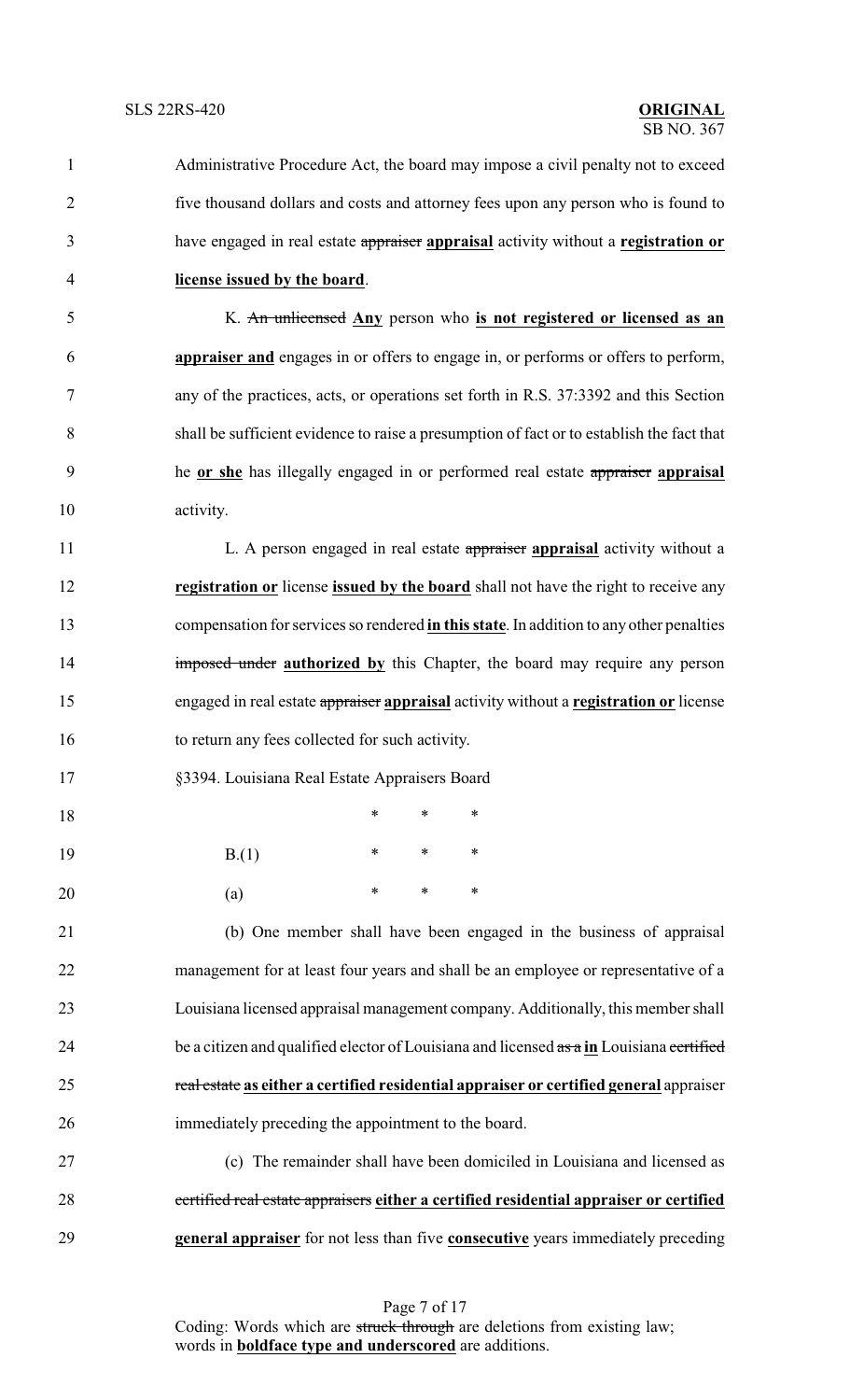| $\mathbf{1}$   | the appointment.                                                                                |
|----------------|-------------------------------------------------------------------------------------------------|
| $\overline{2}$ | (2) At least four of the ten members shall be <b>certified</b> general appraisers and           |
| 3              | at least two of the ten members shall be <b>certified</b> residential appraisers. All appraiser |
| 4              | members shall be state certified.                                                               |
| 5              | $\ast$<br>*<br>∗                                                                                |
| 6              | §3395. Powers, duties                                                                           |
| 7              | A. The board shall have the following autonomous powers and duties:                             |
| 8              | (1) To regulate the issuance of real estate appraiser and trainee registration                  |
| 9              | and licenses.                                                                                   |
| 10             | (2) To establish administrative procedures for processing applications and                      |
| 11             | issuing registration and licenses to real estate appraisers and trainees.                       |
| 12             | *<br>$\ast$<br>∗                                                                                |
| 13             | (4) To require any satisfactory proof it may desire in reference to the honesty,                |
| 14             | truthfulness, reputation, knowledge, and experience of any applicant for a real estate          |
| 15             | appraiser registration or license prior to the issuance of any license.                         |
| 16             | ∗<br>*<br>∗                                                                                     |
| 17             | C. The board shall have authority to require any real estate appraiser                          |
| 18             | <b>registrant or</b> licensee to maintain records, as specified in this Chapter, and to         |
| 19             | inspect and subpoena such records.                                                              |
| 20             | D. The board shall have the authority to subpoena any real estate appraiser                     |
| 21             | registrant, licensee or witness for the purpose of holding any hearing or in                    |
| 22             | furtherance of an investigation. Failure of a licensee to comply with a subpoena                |
| 23             | duces tecum shall be punishable by the board in accordance with the provisions of               |
| 24             | R.S. 37:3409.                                                                                   |
| 25             | §3396. Applications                                                                             |
| 26             | A. Applications for examination, experience review, registration, licensure,                    |
| 27             | and renewal certification shall be made in writing to the board on forms provided on            |
| 28             | a form prescribed and in a manner required by the board.                                        |
| 29             | ∗<br>∗<br>∗                                                                                     |

Page 8 of 17 Coding: Words which are struck through are deletions from existing law; words in **boldface type and underscored** are additions.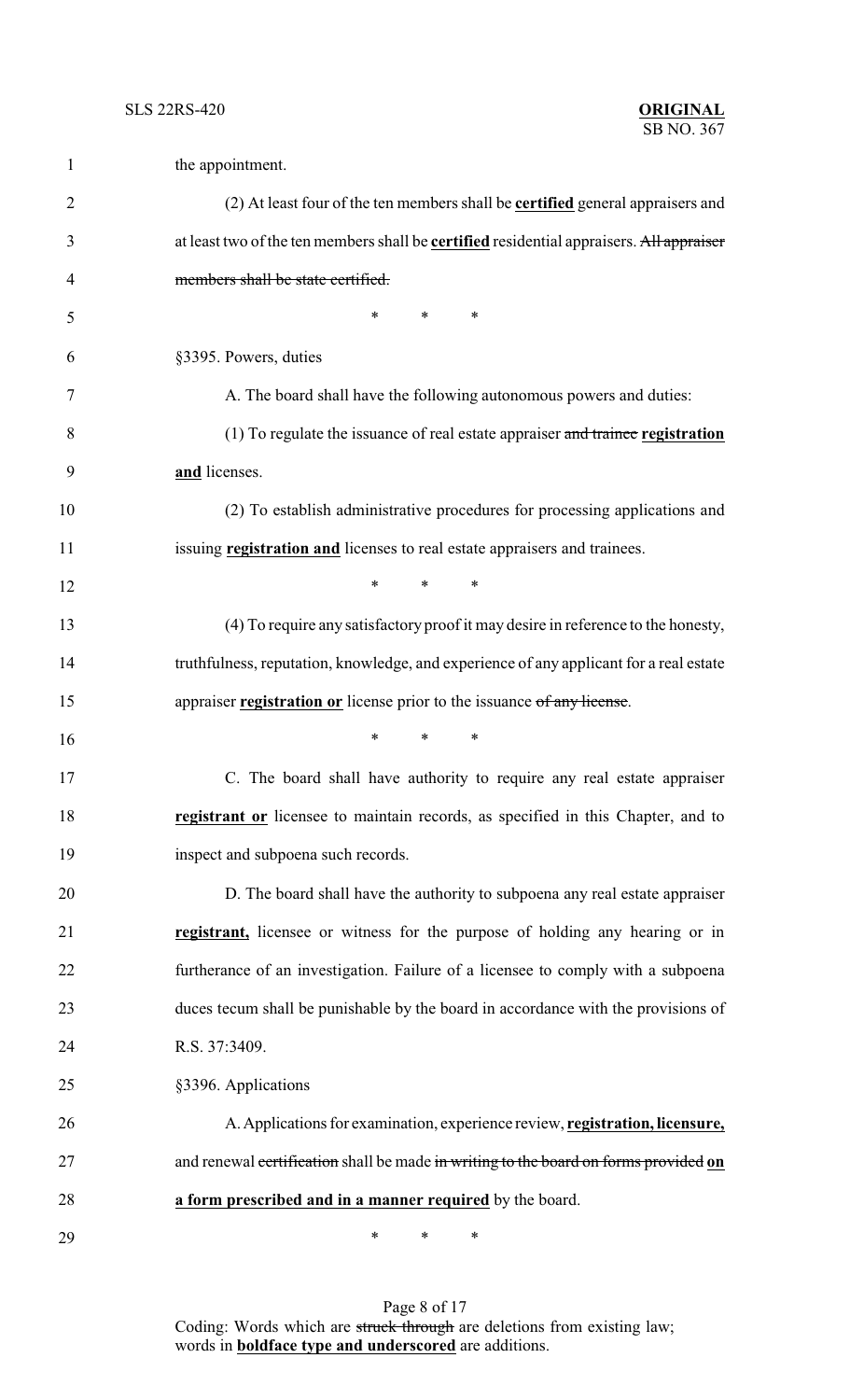# **ORIGINAL**<br>SB NO. 367

| $\mathbf{1}$   | §3397. License <i>and registration</i> classifications; criteria                           |
|----------------|--------------------------------------------------------------------------------------------|
| $\overline{2}$ | A.(1) There shall be are three classes of licenses for real estate appraisers.:            |
| 3              | (a) Licensed residential appraiser.                                                        |
| 4              | (b) Certified residential appraiser.                                                       |
| 5              | (c) Certified general appraiser.                                                           |
| 6              | (2) Such The license classes enumerated in Paragraph (1) of this                           |
| 7              | <b>Subsection</b> shall conform in all respects with the Financial Institutions Reform,    |
| 8              | Recovery and Enforcement Act of 1989, P.L. 101-73, and any subsequent                      |
| 9              | amendments and regulations issued pursuant thereto.                                        |
| 10             | (2) The application for examination, experience review, and renewal                        |
| 11             | certification shall specify the license classification for which the applicant is          |
| 12             | applying.                                                                                  |
| 13             | B. There are two classes of registrations for real estate appraisers:                      |
| 14             | $(1)(a)$ Trainee appraiser. Applicants for a real estate appraiser trainee                 |
| 15             | license shall be subject to training and direct supervision by a certified appraiser who   |
| 16             | meets all of the following qualifications:                                                 |
| 17             | (i) Has been licensed as a certified real estate appraiser in Louisiana for at             |
| 18             | least three years prior to becoming a supervising appraiser.                               |
| 19             | (ii) Is in good standing as a certified residential or certified general real estate       |
| 20             | appraiser in Louisiana.                                                                    |
| 21             | (b) Both the trainee applicant and the supervising appraiser shall complete                |
| 22             | a course that complies, at minimum, with the specifications for course content             |
| 23             | established by the Appraiser Qualifications Board (AQB) of the Appraisal                   |
| 24             | Foundation. The course shall be oriented toward the requirements and                       |
| 25             | responsibilities of supervising appraisers and expectations for trainee appraisers. The    |
| 26             | course shall be completed by the trainee appraiser prior to obtaining a trainee            |
| 27             | appraiser license and by the supervising appraiser prior to supervising a trainee          |
| 28             | appraiser. The supervising appraiser shall not have been subject to any disciplinary       |
| 29             | action in any jurisdiction within the last three years that affects the supervisor's legal |

Page 9 of 17 Coding: Words which are struck through are deletions from existing law; words in **boldface type and underscored** are additions.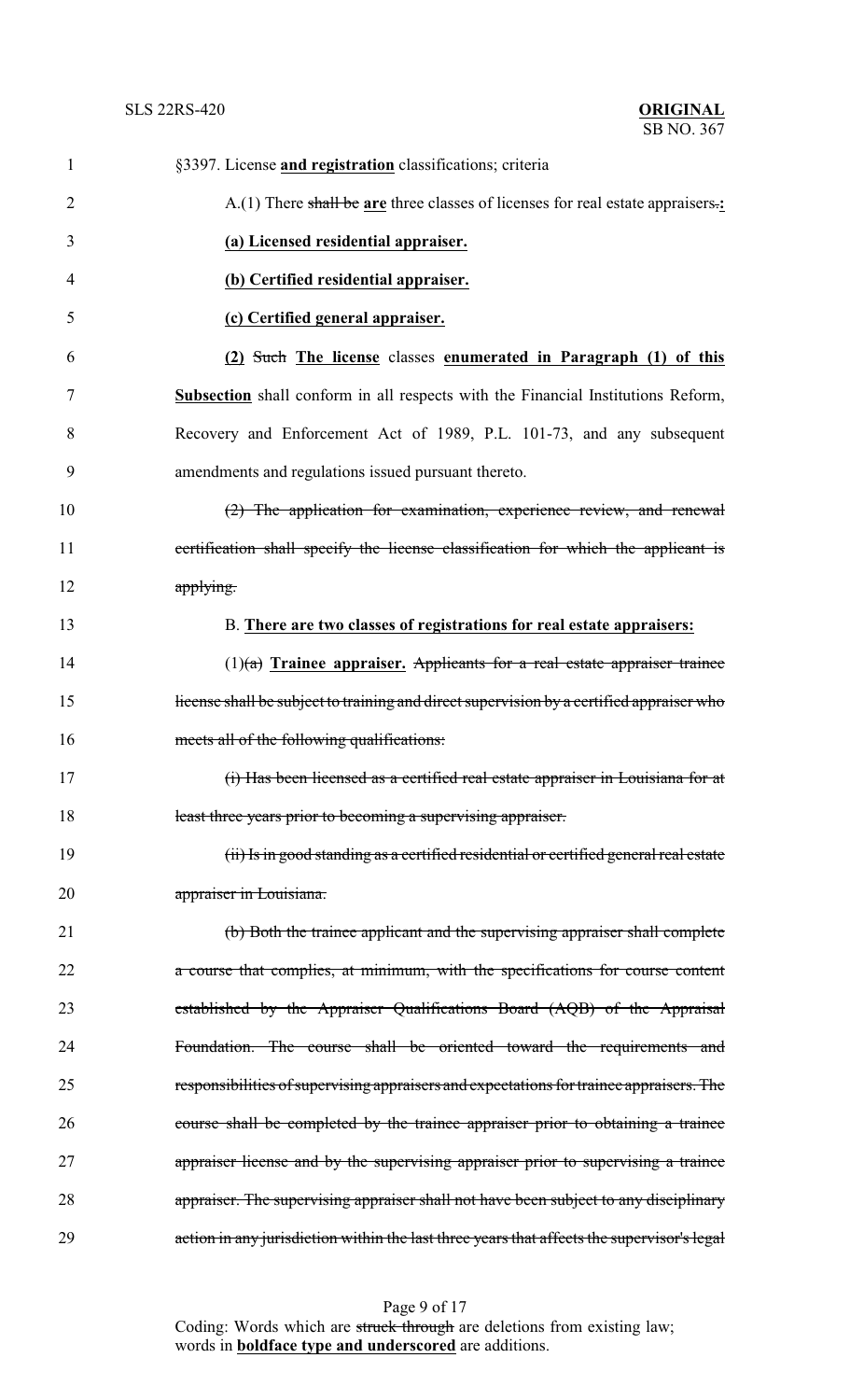| 1  | eligibility to engage in appraiser practice. The appraiser trainee is permitted to have        |
|----|------------------------------------------------------------------------------------------------|
| 2  | more than one supervising appraiser. The scope of work for the appraiser trainee is            |
| 3  | limited to the appraisal of those properties that the supervising appraiser is licensed        |
| 4  | to appraise.                                                                                   |
| 5  | (2) Supervisory appraiser. There are no additional examination or                              |
| 6  | experience requirements other than those listed in this Subsection for the real estate         |
| 7  | appraiser trainee license.                                                                     |
| 8  | $\left(\frac{1}{2}\right)$ C.(1) An A supervisory appraiser and a trainee appraiser shall each |
| 9  | maintain an appraisal experience log shall be maintained jointly by the supervising            |
| 10 | appraiser and the trainee appraiser. It is the responsibility of both the supervisory          |
| 11 | appraiser and the trainee appraiser and shall be independently obligated to ensure             |
| 12 | the appraisal experience log is accurate, current, and complies with the requirements          |
| 13 | of the trainee appraiser's credentialing jurisdiction this Chapter. At a minimum, the          |
| 14 | appraisal log shall include the following:                                                     |
| 15 | (a) Type of property.                                                                          |
| 16 | (b) Date of report.                                                                            |
| 17 | (c) Address of appraised property.                                                             |
| 18 | (d) Description of work performed by the trainee appraiser and scop of the                     |
| 19 | review and supervision of the supervisory appraiser.                                           |
| 20 | (e) Number of actual work hours by the trainee appraiser on the assignment.                    |
| 21 | (f) The signature and state certification number of the supervisory appraiser.                 |
| 22 | Separate appraisal logs shall be maintained for each supervisory appraiser if                  |
| 23 | applicable.                                                                                    |
| 24 | (2) Prior to applying for registration with the board, a trainee appraiser                     |
| 25 | or supervisory appraiser, shall meet the minimum qualifications required under                 |
| 26 | this Chapter and the Real Property Appraiser Qualification Criteria, including                 |
| 27 | but not limited to satisfactory completion or submission of the following:                     |
| 28 | (a) A course that complies, at a minimum, with the specifications of                           |
| 29 | course content established by the AQB, including submission of an official                     |

Page 10 of 17 Coding: Words which are struck through are deletions from existing law; words in **boldface type and underscored** are additions.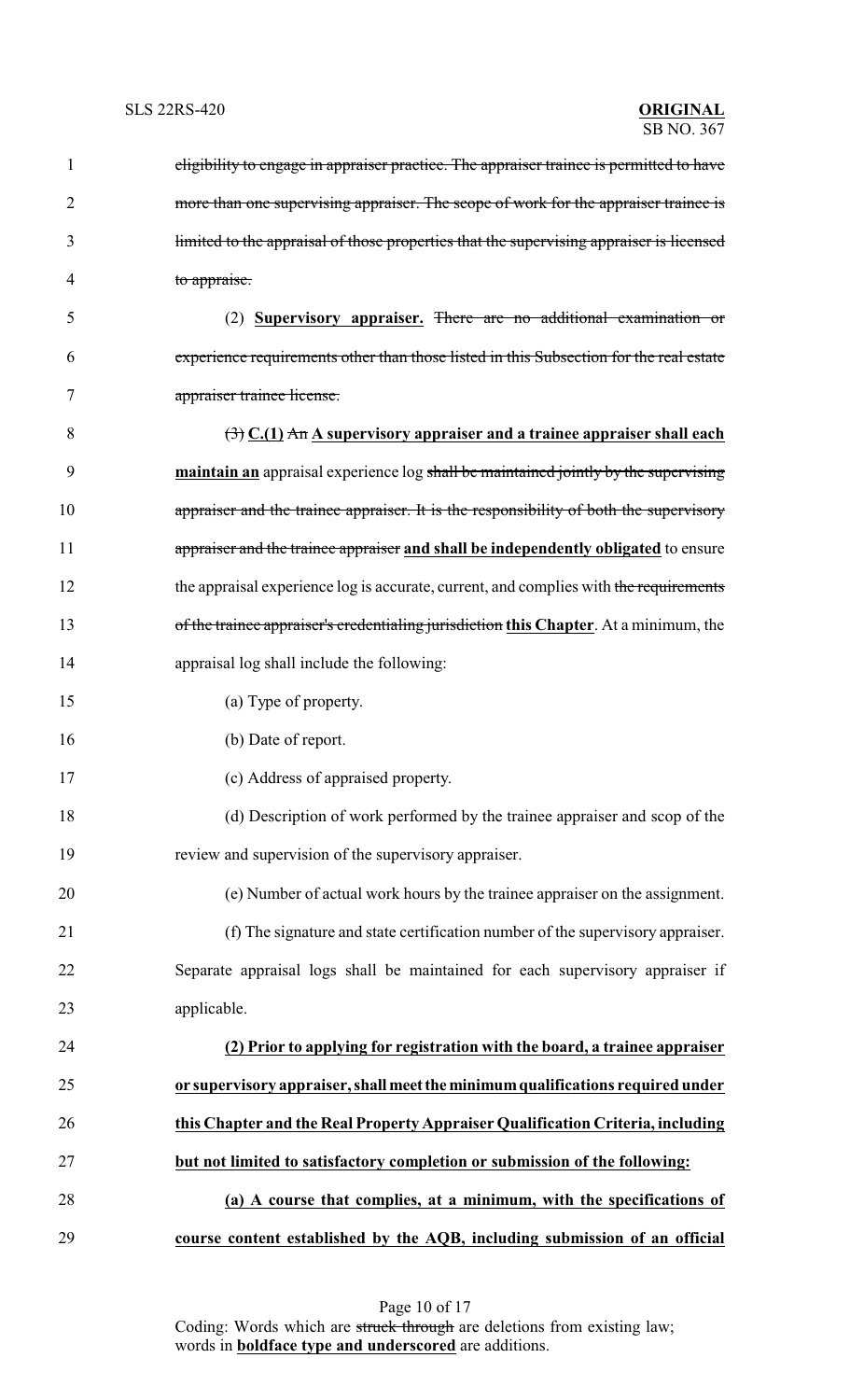| $\mathbf{1}$   | course completion certificate to the board. The course shall be oriented toward                  |
|----------------|--------------------------------------------------------------------------------------------------|
| $\overline{2}$ | the requirements and responsibilities of supervisory and trainee appraisers.                     |
| 3              | (3) Satisfactory completion and submission of the registration form that                         |
| $\overline{4}$ | is prescribed by the board.                                                                      |
| 5              | (4) As a prerequisite to license renewal, all appraiser trainees shall be                        |
| 6              | required to obtain the equivalent of fourteen hours of continuing education per                  |
| 7              | calendar year.                                                                                   |
| 8              | $\left(\frac{5}{4}\right)$ The appraiser trainee appraiser shall be entitled to obtain copies of |
| 9              | appraisal reports that he or she prepared or for which appraisal report he or she                |
| 10             | <b>participated in preparing by the trainee.</b> The supervising supervisory appraiser           |
| 11             | shall keep copies of the trainee appraisal reports prepared by the trainee                       |
| 12             | <b>appraiser</b> for a period of at least five years or at least two years after final           |
| 13             | disposition of any judicial proceeding in which testimony is given, whichever period             |
| 14             | expires last.                                                                                    |
| 15             | $\ast$<br>$\ast$<br>∗                                                                            |
| 16             | §3398. Examination                                                                               |
| 17             | A. A license as a real estate appraiser shall not be issued in any class, other                  |
| 18             | than real estate appraiser trainee unless the applicant has passed a qualifying                  |
| 19             | examination approved by the Appraiser Qualifications Board (AQB) of the Appraisal                |
| 20             | Foundation for such license.                                                                     |
| 21             | *<br>$\ast$<br>∗                                                                                 |
| 22             | §3399. Practical Applications of Real Estate Appraisal (PAREA); legislative                      |
| 23             | intent; licensure                                                                                |
| 24             | A.(1) The legislature hereby recognizes the present shortage and                                 |
| 25             | declining number of registered and licensed appraisers in Louisiana and hereby                   |
| 26             | declares its intent to reduce any unnecessary barriers to licensure as a real                    |
| 27             | property appraiser, including but not limited to the practical barriers caused                   |
| 28             | by the related shortage of supervisory appraisers in the state.                                  |
| 29             | (2) Further, the legislature recognizes that the AQB has created and                             |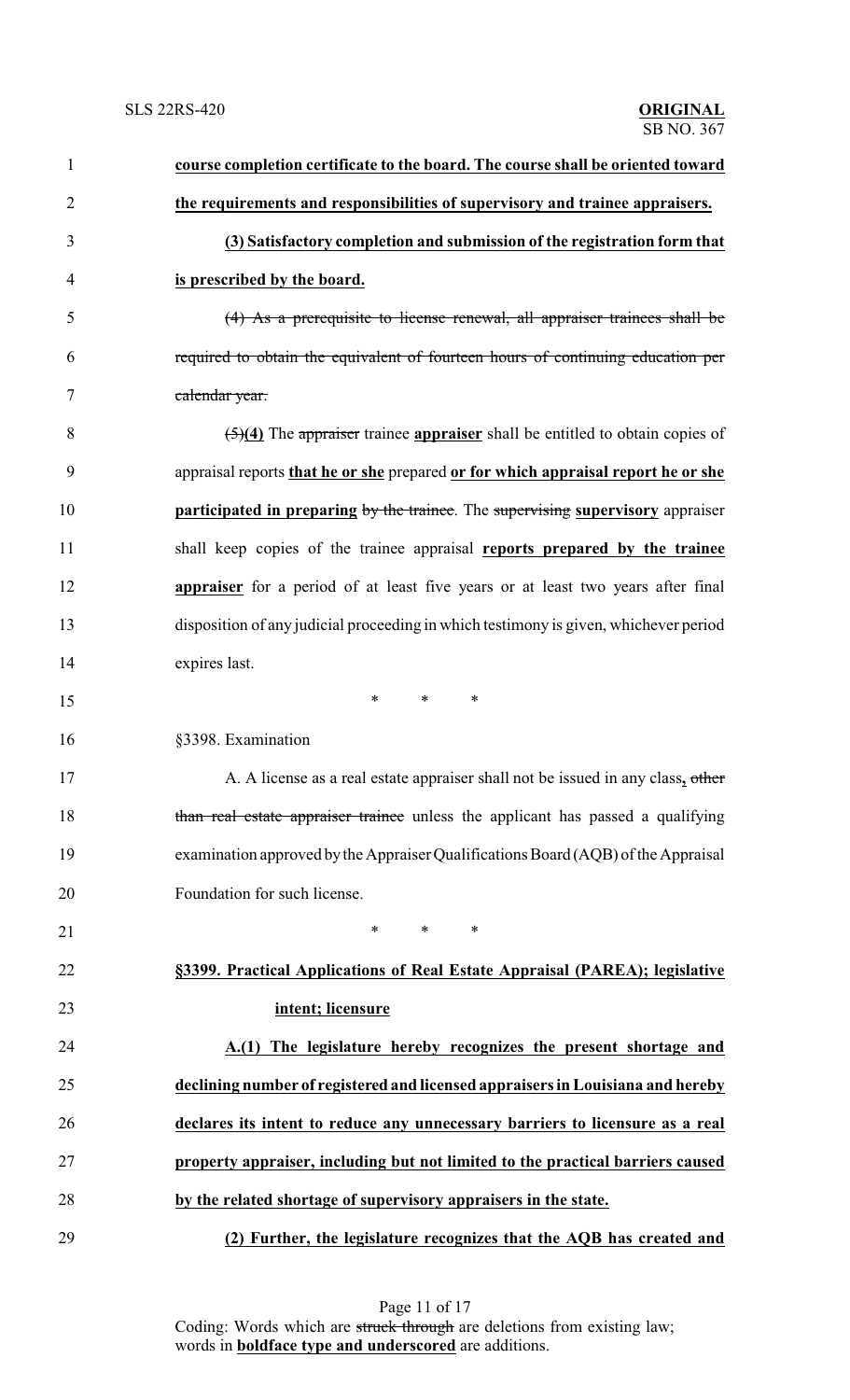| $\mathbf{1}$   | authorized implementation of Practical Applications of Real Estate Appraisal         |
|----------------|--------------------------------------------------------------------------------------|
| $\overline{2}$ | (PAREA) training programs, which shall utilize simulated experience training         |
| 3              | to provide an alternative path to licensure as a real property appraiser without     |
| $\overline{4}$ | the necessity of obtaining experience or supervision directly from a supervisory     |
| 5              | appraiser.                                                                           |
| 6              | B.(1) Accordingly, nothing in this Chapter shall be construed to prohibit            |
| 7              | an applicant from submitting an official PAREA program completion                    |
| 8              | certificate to evidence satisfactory completion of all education and experience      |
| 9              | necessary for licensure as either a licensed residential appraiser or as a certified |
| 10             | residential appraiser, according to the qualifications required by The Real          |
| 11             | <b>Property Appraiser Qualification Criteria.</b>                                    |
| 12             | (2) An applicant, who has fully completed an authorized PAREA                        |
| 13             | program, shall apply for licensure either as a licensed residential appraiser or     |
| 14             | as a certified residential appraiser on a form prescribed by the board and           |
| 15             | obtain board approval of the application prior to conducting appraisal activity      |
| 16             | in this state.                                                                       |
| 17             |                                                                                      |
| 18             | §3405. Principal place of business for appraiser; contact information                |
| 19             | A. Each registered or licensed real estate appraiser shall advise notify the         |
| 20             | board of any change in the information required for registration, licensure, or      |
| 21             | renewal, including but not limited to the following:                                 |
| 22             | (1) the The address of his or her principal place of business and all other          |
| 23             | addresses at which he or she is currently engaged in the business of preparing real  |
| 24             | property appraisal reports.                                                          |
| 25             | (2) The address of his or her domicile.                                              |
| 26             | (3) Primary telephone number.                                                        |
| 27             | (4) Primary electronic mail address.                                                 |
| 28             | B. Each registered or licensed appraiser required by Subsection A of this            |
| 29             | Section shall report any changes in the address or telephone number of his business  |

Page 12 of 17 Coding: Words which are struck through are deletions from existing law; words in **boldface type and underscored** are additions.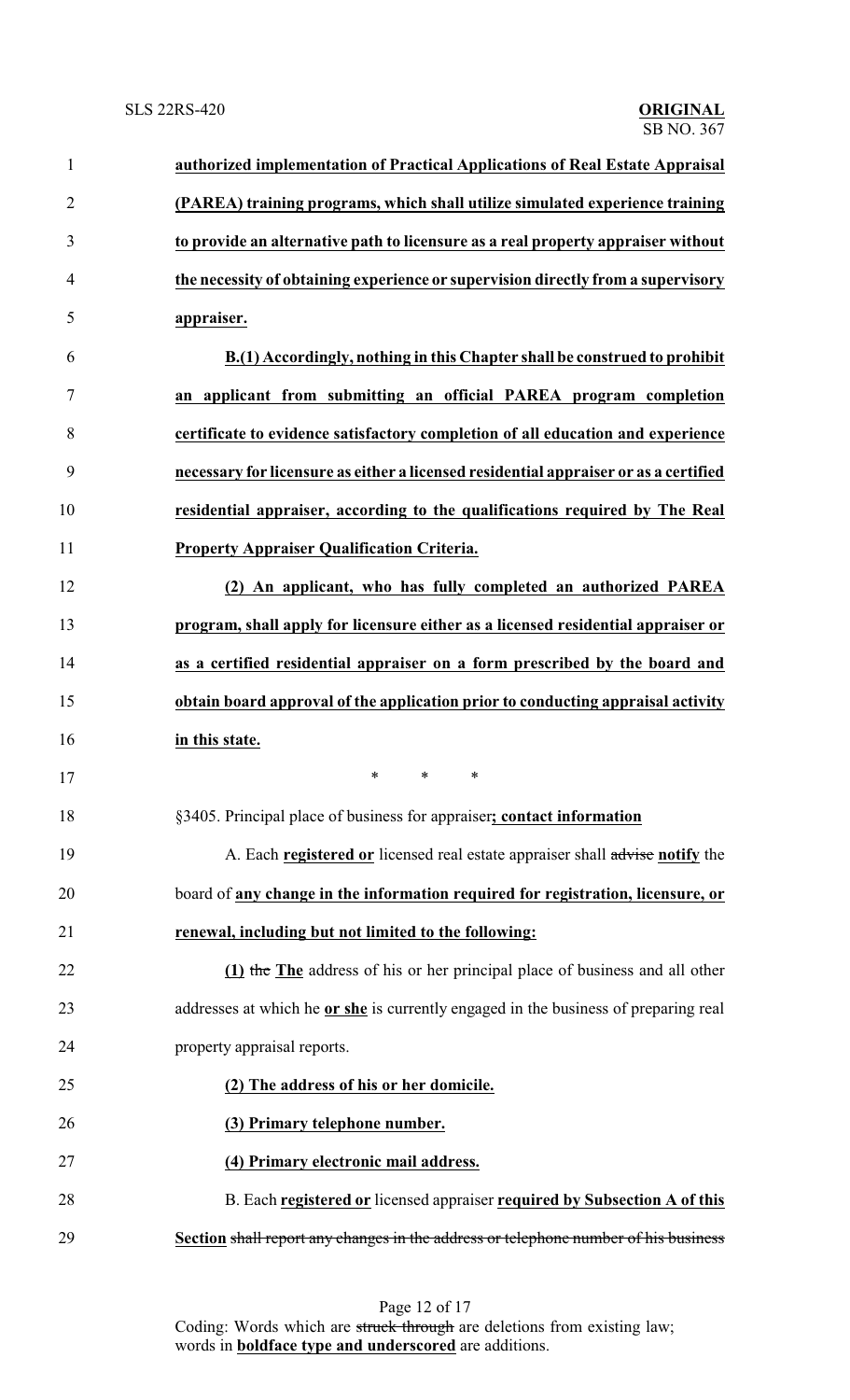| $\mathbf{1}$   | or residence to notify the board shall provide such notice, in writing within ten days         |
|----------------|------------------------------------------------------------------------------------------------|
| $\overline{2}$ | of the change.                                                                                 |
| 3              | $\ast$<br>$\ast$<br>$\ast$                                                                     |
| 4              | §3408. Continuing education requirements                                                       |
| 5              | A. As a prerequisite to renewal of a real estate appraiser registration or                     |
| 6              | license, all <b>registrants and</b> licensees shall present evidence satisfactory to the board |
| 7              | of having met the continuing education requirements set forth in this Chapter.                 |
| 8              | B.(1) The basic continuing education requirements for Prior to renewal of                      |
| 9              | a registration or a license, regardless of classification, the renewal applicant               |
| 10             | shall obtain shall be the completion of not less than twenty-eight hours of                    |
| 11             | continuing education credit, or its equivalent, in courses that have received the              |
| 12             | approval of approved by the board. As part of this requirement, the applicant shall            |
| 13             | complete a minimum of seven classroom hours of instruction covering the Uniform                |
| 14             | Standards of Professional Appraisal Practice every renewal period.                             |
| 15             | (2) All appraisers regardless of registration or license class shall obtain                    |
| 16             | a minimum of seven continuing education credit hours regarding the Uniform                     |
| 17             | Standards of Professional Appraisal Practice (USPAP) each renewal period,                      |
| 18             | which shall be credited towards the total continuing education required by                     |
| 19             | Paragraph (1) of this Subsection.                                                              |
| 20             | $\ast$<br>$\ast$<br>$\ast$                                                                     |
| 21             | D. The board shall adopt regulations for implementation of the provisions of                   |
| 22             | this Section to provide registrants and licensees with current knowledge of real               |
| 23             | property appraisal theories, practices, and techniques. Such regulations shall                 |
| 24             | prescribe the following:                                                                       |
| 25             | $\ast$<br>$\ast$<br>$\ast$                                                                     |
| 26             | F. No amendment or repeal of a regulation adopted by the board pursuant to                     |
| 27             | this Section shall operate to deprive a registered or licensed real estate appraiser of        |
| 28             | credit toward renewal of certification for any course of instruction completed by the          |
| 29             | applicant prior to the amendment or repeal of the regulation, if the course would              |

Page 13 of 17 Coding: Words which are struck through are deletions from existing law; words in **boldface type and underscored** are additions.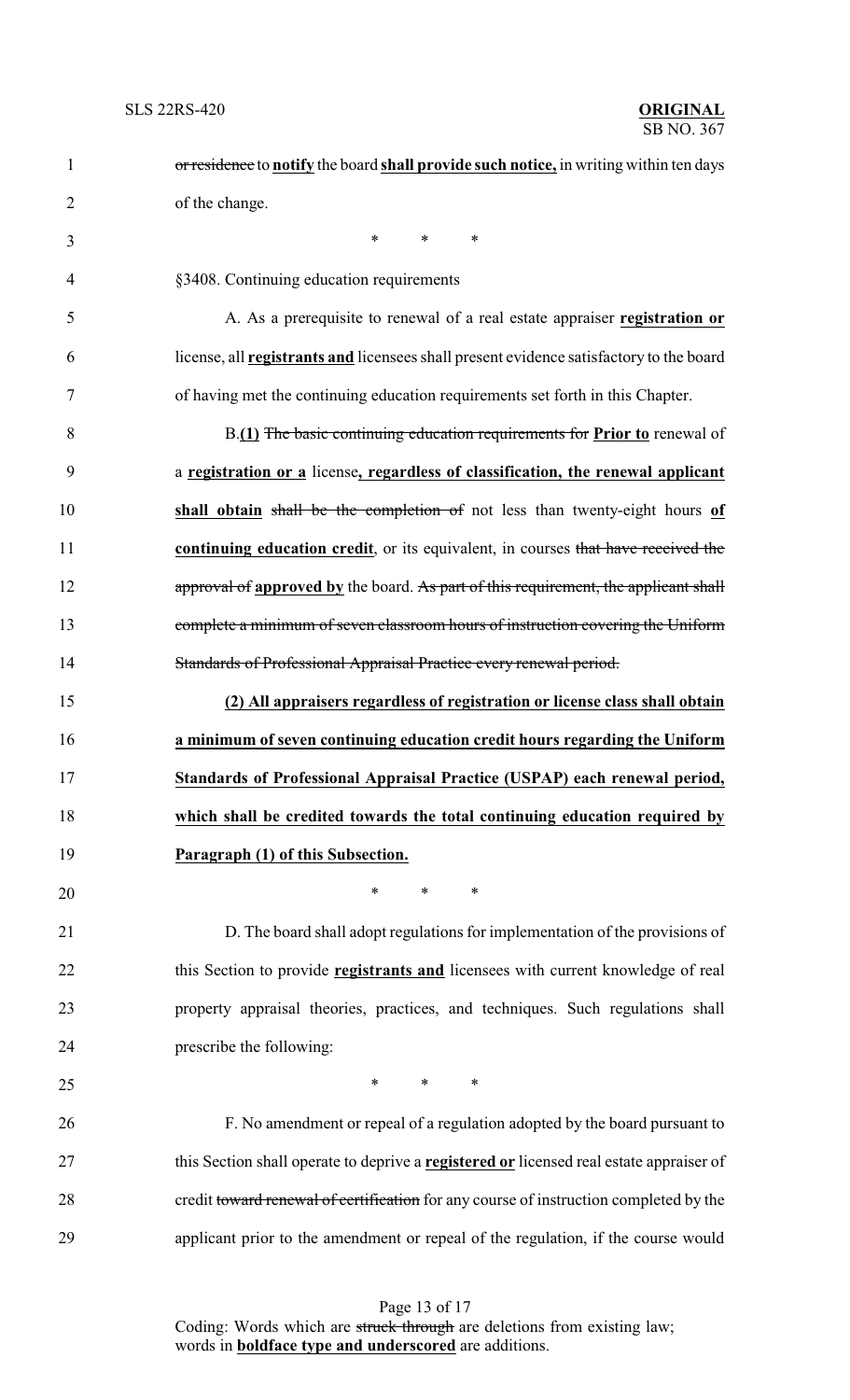| $\mathbf{1}$   | have qualified for continuing education credit under the regulation as it existed prior   |  |  |
|----------------|-------------------------------------------------------------------------------------------|--|--|
| $\overline{2}$ | to the repeal or amendment.                                                               |  |  |
| 3              | §3409. Disciplinary proceedings                                                           |  |  |
| $\overline{4}$ | A. The board may censure a <b>registered or</b> licensed real estate appraiser,           |  |  |
| 5              | conditionally or unconditionally suspend or revoke any <b>registration or</b> license     |  |  |
| 6              | issued under according to this Chapter, levy fines or impose civil penalties not to       |  |  |
| 7              | exceed five thousand dollars, or impose continuing education requirements on              |  |  |
| 8              | registrants and licensees if, in the opinion of the board, a registrant or licensee is    |  |  |
| 9              | performing, is attempting to perform, has performed, or has attempted to perform          |  |  |
| 10             | any of the following acts:                                                                |  |  |
| 11             | *<br>$\ast$<br>∗                                                                          |  |  |
| 12             | (6) Procuring a <b>registration or</b> license for himself or anyone else by fraud,       |  |  |
| 13             | misrepresentation, or deceit.                                                             |  |  |
| 14             | $\ast$<br>$\ast$<br>∗                                                                     |  |  |
| 15             | $\ast$<br>$\ast$<br>$\ast$<br>B(1)                                                        |  |  |
| 16             | (2) Before censuring any registrant or licensee, or suspending or revoking                |  |  |
| 17             | any license, the board shall notify the <b>registrant or</b> licensee in writing of any   |  |  |
| 18             | charges made at least twenty days prior to the date set for the hearing and shall afford  |  |  |
| 19             | him an opportunity to be heard in person or by counsel.                                   |  |  |
| 20             | (3) The written notice shall be satisfied by personal service on the                      |  |  |
| 21             | respondent, or by sending the notice by certified mail to the registrant's or             |  |  |
| 22             | licensee's address on file with the board, or by hand delivery from board personnel.      |  |  |
| 23             | $\ast$<br>$\ast$<br>$\ast$                                                                |  |  |
| 24             | $\ast$<br>$\ast$<br>C(1)<br>∗                                                             |  |  |
| 25             | (2) The board may make findings of fact and shall deliver or mail such                    |  |  |
| 26             | findings to the <b>registrant or</b> licensee charged with an offense under this Chapter. |  |  |
| 27             | Any finding of fact by the board pursuant to this Subsection shall be conclusive.         |  |  |
| 28             | *<br>∗<br>∗                                                                               |  |  |
| 29             | D. The board may also suspend or revoke the <b>registration or</b> license of a real      |  |  |

Page 14 of 17 Coding: Words which are struck through are deletions from existing law; words in **boldface type and underscored** are additions.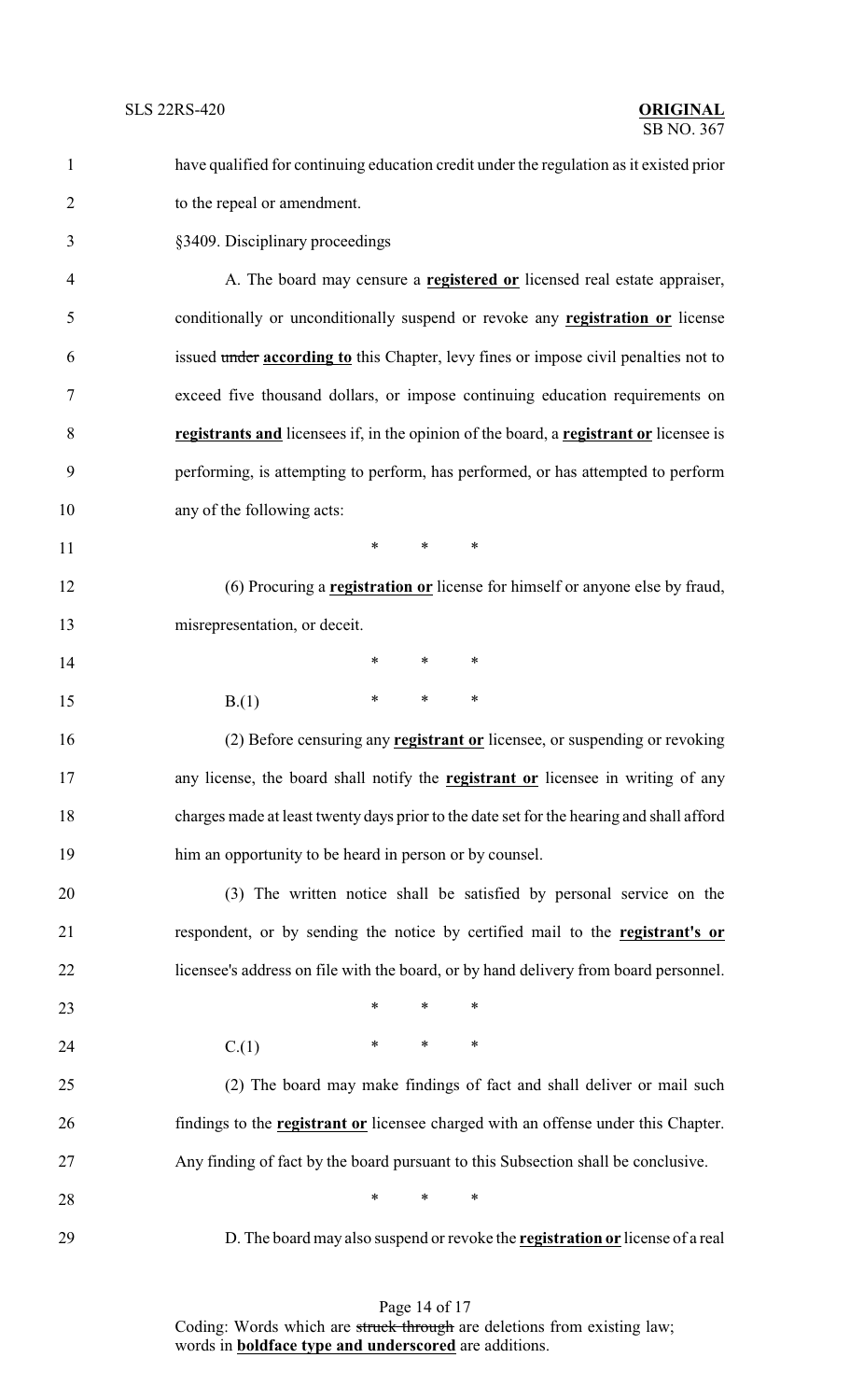estate appraiser based upon a final civil judgment against the appraiser on grounds of fraud, misrepresentation, or deceit in the making of an appraisal of real property. In a disciplinary proceeding based upon such judgment, the **registered or** licensed real estate appraiser shall be afforded notice and the opportunity to present matters in mitigation and extenuation but shall not collaterally attack the civil judgment. E. It shall be the duty of each **registered or** licensed real estate appraiser to

 notify the board within ten days by registered or certified mail or by hand delivery of the following actions:

\* \* \*

 F. A **registered or** licensed real estate appraiser shall not participate in the preparation of federally related real estate appraisals during any period in which his

 **or her registration or** license has been suspended by the board pursuant to adjudicatory proceedings.

§3410. Standards for the development and communication of real estate appraisals

 A.(1) A **registered or** licensed real estate appraiser shall comply with generally accepted standards of professional practice in the development and communication of appraisals of real estate located in this state and with generally accepted ethical rules of conduct as contained in the "Uniform Standards of Professional Appraisal Practice" **(USPAP)**, or its successor, as approved **and periodically amended** by the Appraisal Standards Board of the Appraisal Foundation or its successor.

 (2) Nothing in this Chapter shall prohibit a **registered or** licensed real estate appraiser from performing an evaluation of real property for a federally insured depository institution if the evaluation is permitted by either federal law, regulation, or the guidelines for evaluations established by the federal financial institutions regulatory agency of the depository institution, or a mortgage servicer approved to service any federally related mortgage loans.

 B. The **registered or** licensed real estate appraiser shall include within the 29 body of the appraisal report the amount of the appraiser's fee for appraisal services.

> Page 15 of 17 Coding: Words which are struck through are deletions from existing law; words in **boldface type and underscored** are additions.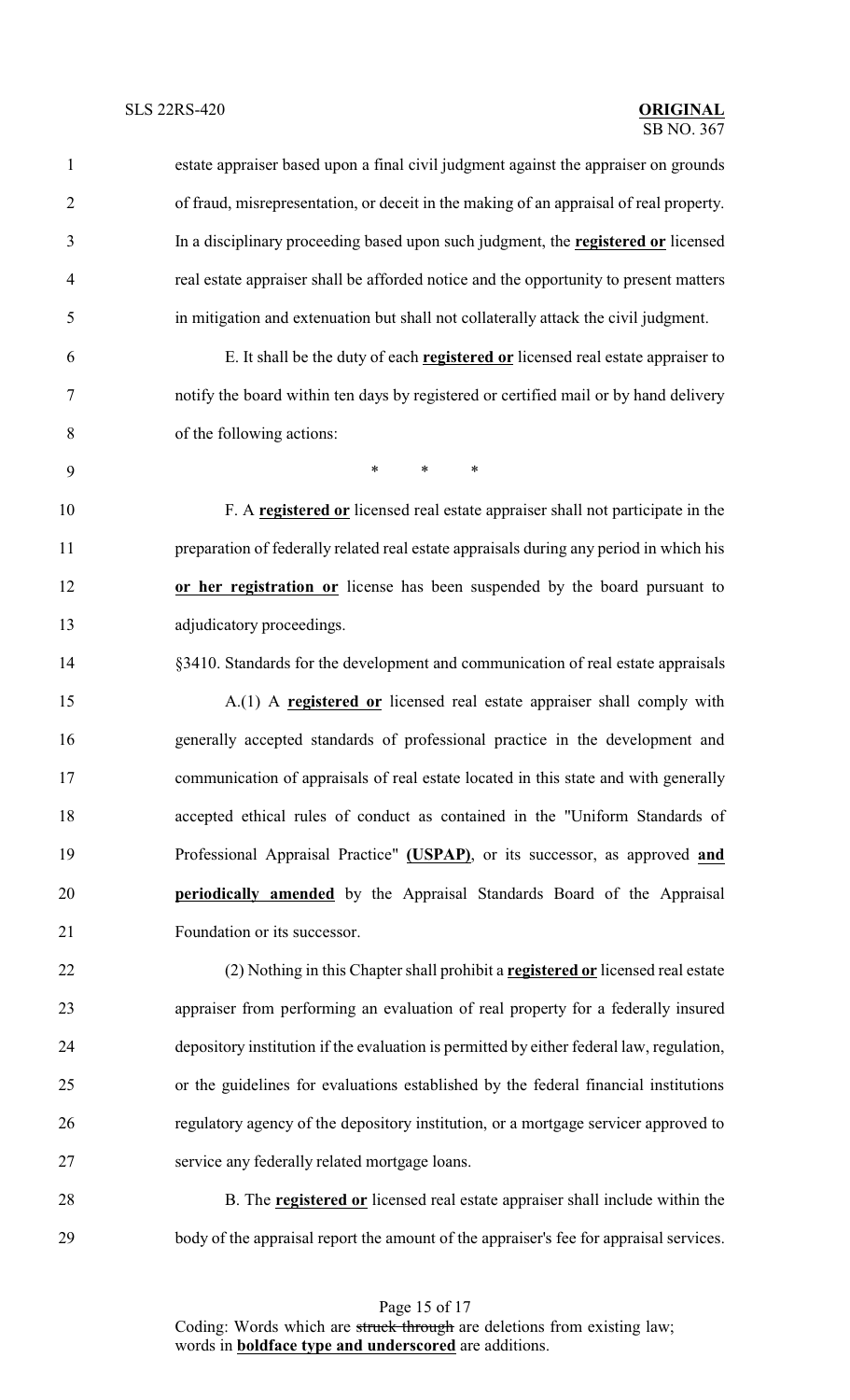### SB NO. 367

| $\mathbf{1}$   | §3411. Documents to be retained Recordkeeping requirements                                    |
|----------------|-----------------------------------------------------------------------------------------------|
| $\overline{2}$ | A registered or licensed real estate appraiser shall retain for five years                    |
| 3              | originals or true copies of contracts engaging the appraiser's services for real              |
| $\overline{4}$ | property appraisal work, appraisal reports, and supporting data assembled and                 |
| 5              | formulated by the appraiser in preparing reports. The period for retention of the             |
| 6              | records applicable to each engagement of the services of the appraiser shall run from         |
| $\tau$         | the date of the submission of the appraisal report to the client. These records shall         |
| 8              | be made available by the appraiser for inspection and copying by the board on                 |
| 9              | reasonable notice to the appraiser. When litigation is contemplated at any time,              |
| 10             | reports and records shall be retained for two years from final disposition.                   |
| 11             | $\ast$<br>$\ast$<br>$\ast$                                                                    |
| 12             | Section 2. R.S. $37:3392(11)$ and $3397.1$ are repealed in their entity.                      |
| 13             | Section 3. This Act shall become effective upon signature by the governor or, if not          |
| 14             | signed by the governor, upon expiration of the time for bills to become law without signature |
| 15             | by the governor, as provided by Article III, Section 18 of the Constitution of Louisiana. If  |
| 16             | vetoed by the governor and subsequently approved by the legislature, this Act shall become    |
| 17             | effective on the day following such approval.                                                 |
|                |                                                                                               |

The original instrument and the following digest, which constitutes no part of the legislative instrument, were prepared by Xavier I. Alexander.

|                 | <b>DIGEST</b>        |       |
|-----------------|----------------------|-------|
| SB 367 Original | 2022 Regular Session | Henry |

Proposed law creates a Licensed Residential Appraiser (LRA) license classification and formalizes adoption of Practical Application of Real Estate Appraisal (PAREA) program criteria for Louisiana.

Present law provides for a real estate appraiser trainee to be licensed.

Proposed law provides for a trainee appraiser to be registered instead of licensed and specifically allows a trainee to have more than one supervisory appraiser. Proposed law provides for qualifications and training.

Proposed law defines a "licensed residential appraiser" as any person licensed by the board whose authority to appraise real property is limited to the appraisal of noncomplex one to four complex residential units having a transaction value of less than \$1M and one to four residential units having a transaction value of less than \$400K, according to The Real Property Appraiser Qualification Criteria.

Proposed law provides that nothing in present law and proposed law shall be construed to

Page 16 of 17 Coding: Words which are struck through are deletions from existing law; words in **boldface type and underscored** are additions.